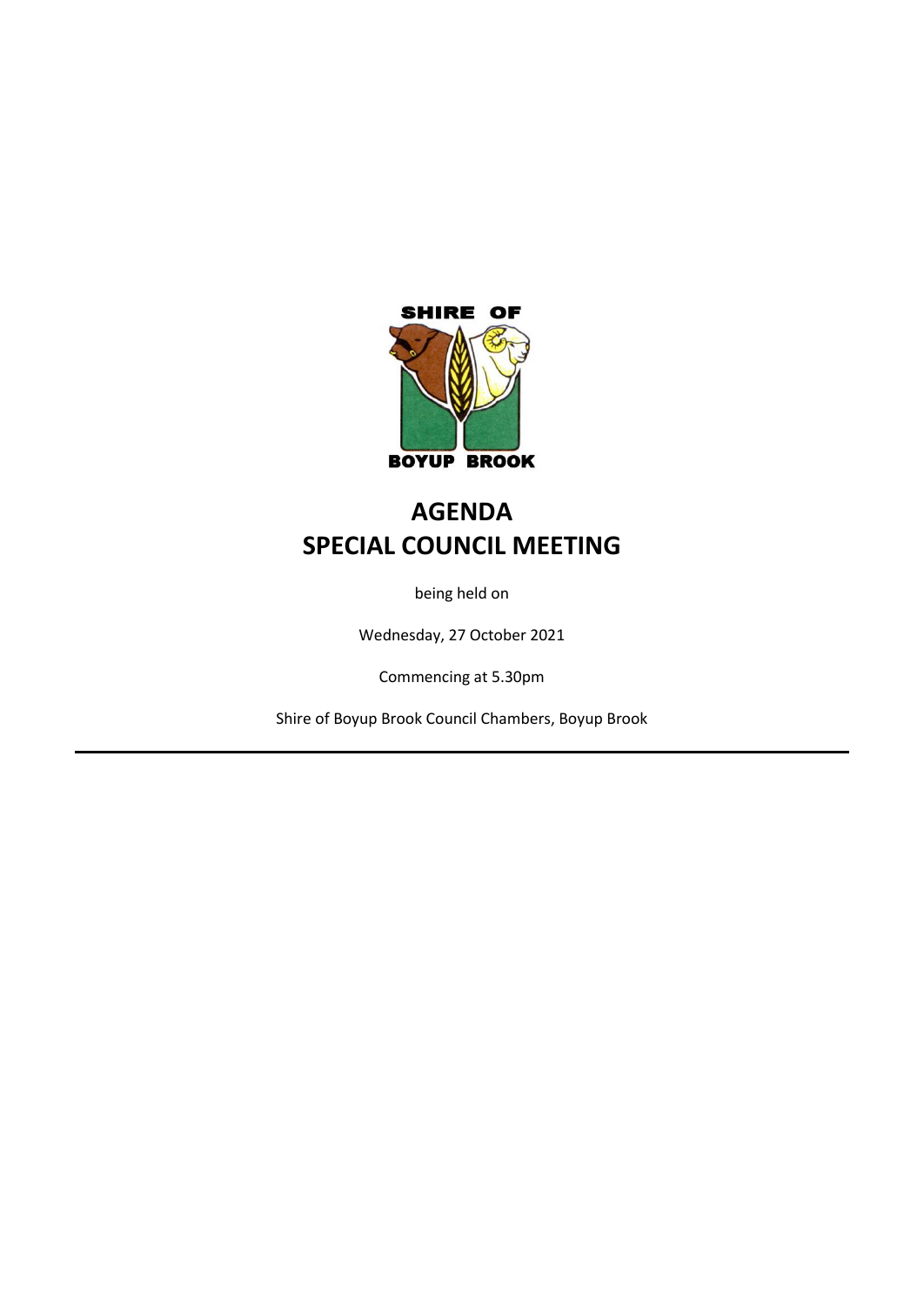## NOTICE OF Special COUNCIL MEETING

 $To:$ 

Cr Richard Walker – Shire President Cr Helen C O'Connell – Deputy Shire President Cr Sarah Alexander Cr Steele Alexander Cr Charles Caldwell Cr Philippe Kaltenrieder Cr Darren King Cr Kevin Moir Cr Adrian Price

A Special Council Meeting of the Shire of Boyup Brook will be held on Wednesday 27th October 2021 in the Council Chambers, Shire of Boyup Brook, Abel Street, Boyup Brook – commencing at 5.30pm to approve the Annual Report and Annual Financial Report 2019/20.

Dale Putland Chief Executive Officer

Date: 25 October 2021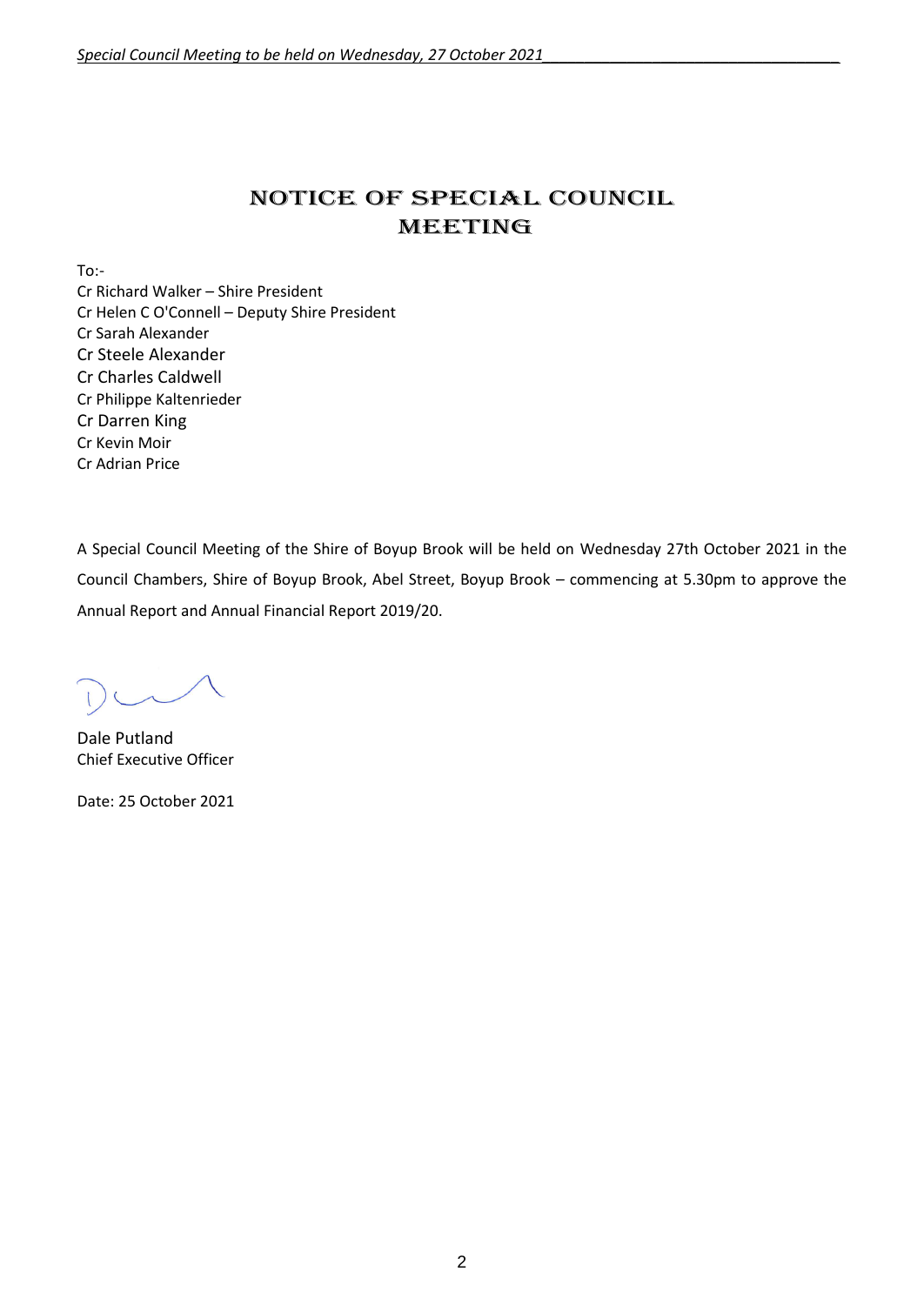# TABLE OF CONTENTS

| 5. |                                                                       |  |
|----|-----------------------------------------------------------------------|--|
|    |                                                                       |  |
|    |                                                                       |  |
| 2. | RECORD OF ATTENDANCE/APOLOGIES/LEAVE OF ABSENCE PREVIOUSLY APPROVED 4 |  |
|    |                                                                       |  |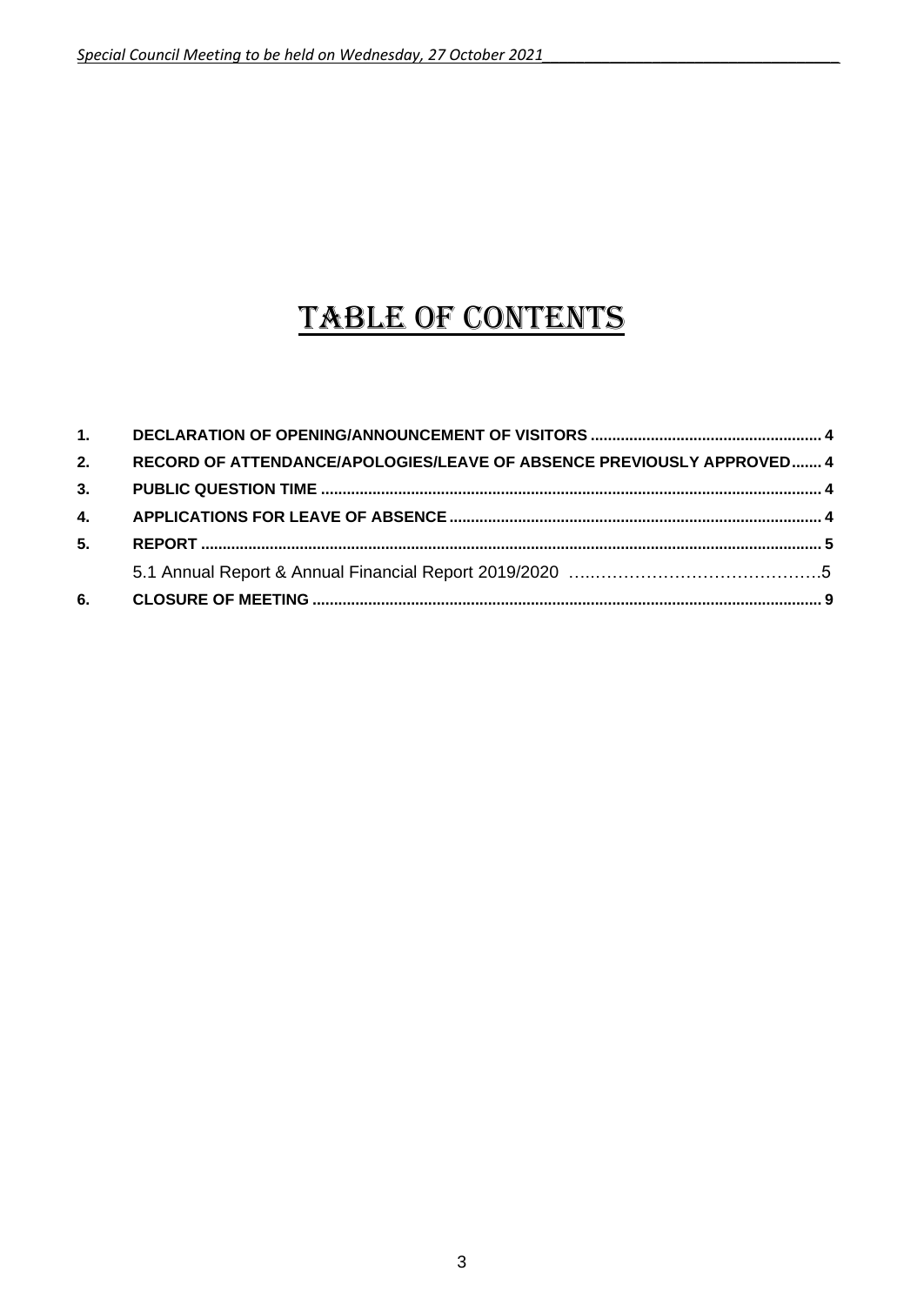## <span id="page-3-0"></span>**1. DECLARATION OF OPENING/ANNOUNCEMENT OF VISITORS**

We acknowledge and pay our respects to the traditional custodians of the land on which we meet and work.

## <span id="page-3-1"></span>**2. RECORD OF ATTENDANCE/APOLOGIES/LEAVE OF ABSENCE PREVIOUSLY APPROVED**

| <b>Richard F Walker</b><br><b>Deputy Shire President</b><br>Helen C O'Connell<br>Sarah E G Alexander<br>Steele Alexander<br><b>Charles Caldwell</b><br>Darren E King<br>Kevin J Moir<br>Philippe Kaltenrieder<br>Adrian Price |
|-------------------------------------------------------------------------------------------------------------------------------------------------------------------------------------------------------------------------------|
| Chief Executive Officer<br>Mr Dale Putland<br><b>Executive Assistant</b><br>Mrs Maria Lane                                                                                                                                    |
|                                                                                                                                                                                                                               |

LEAVE OF ABSENCE: APOLOGIES:

- <span id="page-3-2"></span>**3. PUBLIC QUESTION TIME** Nil
- <span id="page-3-3"></span>**4. APPLICATIONS FOR LEAVE OF ABSENCE** Nil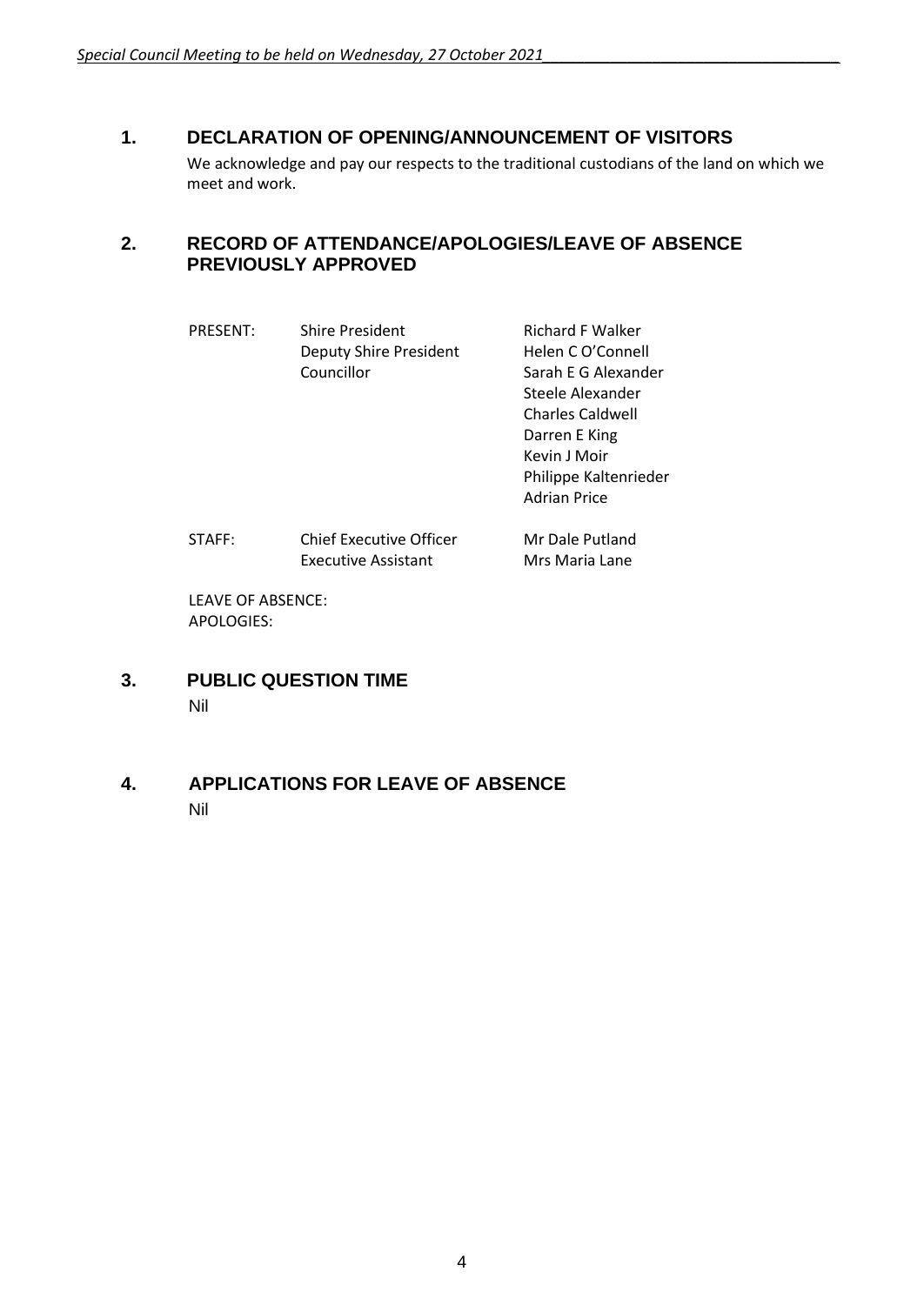## <span id="page-4-0"></span>**5. REPORT**

| 5.1 | Annual Report & Annual Financial Report 2019/2020 |  |
|-----|---------------------------------------------------|--|
|-----|---------------------------------------------------|--|

| Location:                       | N/A                                                                              |
|---------------------------------|----------------------------------------------------------------------------------|
| Applicant:                      | N/A                                                                              |
| <b>File:</b>                    | FM/9/004                                                                         |
| Disclosure of Officer Interest: | none                                                                             |
| Date:                           | 25 October 2021                                                                  |
| Author:                         | Maria Lane – Executive Assistant                                                 |
| <b>Authorizing Officer:</b>     | Dale Putland - Chief Executive Officer                                           |
| <b>Attachments:</b>             | Annual Report 2019/20 including the Annual Financial<br>Report and Audit Report. |

#### **SUMMARY**

Following receipt of the Independent Audit Report, Annual Report and Management Report from the Office of the Auditor General, the Annual Report including the Annual Financial Report has been prepared in accordance with Section 5.54 of the Local Government Act.

**\_\_\_\_\_\_\_\_\_\_\_\_\_\_\_\_\_\_\_\_\_\_\_\_\_\_\_\_\_\_\_\_\_\_\_\_\_\_\_\_\_\_\_\_\_\_\_\_\_\_\_\_\_\_\_\_\_\_\_\_\_\_\_\_\_\_\_**

## **BACKGROUND**

The Local Government Act requires a local government to prepare an Annual Report each financial year.

## **COMMENT**

The final audit Report was received on 21 September 2021. Section 5.54(2) of the Local Government Act requires a local government to accept the auditor's report by 31 December with the exception being if the report is not available in time for that date to be met, the annual report is to be accepted by the local government no later than 2 months after the auditor's report becomes available.

The CEO is required to provide sufficient public notice of the availability of the Auditor's Report and Annual Report, and the date of the Annual General Meeting of Electors.

Section 5.27 of the Local Government Act requires a general meeting to be held on a day selected by the local government not more than 56 days after the local government accepts the annual report as its October meeting the latest date for the AGM would be 21 November 2021.

Taking into account the above it is recommended that the Annual General Meeting of Electors by held at 6.00pm on Wednesday, 21 October 2021.

The audit of the Shire's 2019/20 Financial Statements has been conducted in accordance with Australian Auditing Standards and the Auditor has determined that: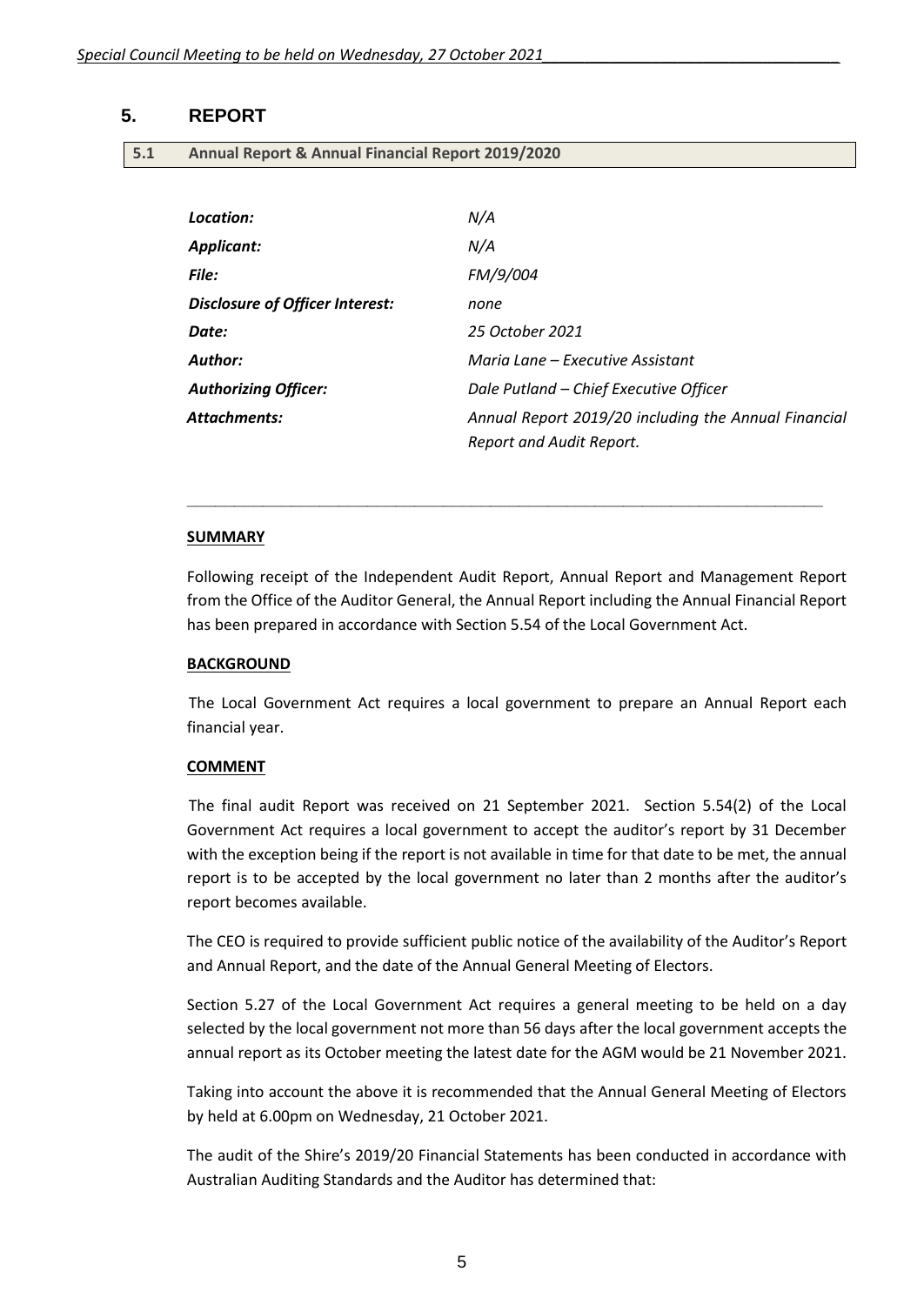## *Special Council Meeting to be held on Wednesday, 27 October 2021\_\_\_\_\_\_\_\_\_\_\_\_\_\_\_\_\_\_\_\_\_\_\_\_\_\_\_\_\_\_\_\_\_\_\_*

*"In my opinion, except for the effects of the matter described in the Basis for Qualified Opinion section of my report, the annual financial report of the Shire of Boyup Brook:*

- *(i) is based on proper accounts and records; and*
- *(ii) fairly represents, in all material respects, the result of the operations of the Shire for the year ended 30 June 2020 and its financial position at the end of that period in accordance with the Local Government Act 1995 (the Act) and, to the extent that they are not inconsistent with the Act, Australian Accounting Standards.*

The Auditor further reported on other legal and regulatory requirements as follows:

*In accordance with the Local Government (Audit) Regulations 1996 I report that:*

- *(i) In addition to the effects of the matter described in the Basis for Qualified Opinion section of my report, the following material matters indicating non-compliance with Part 6 of the Local Government Act 1995, the Local Government (Financial Management) Regulations 1996 or applicable financial controls of any other written law were identified during the course of my audit:*
- *(ii) In my opinion, the following material matters indicate significant adverse trends in the financial position of the Shire:*
	- *a. The Current Ratio as reported in Note 32 of the annual financial report is below the Department of Local Government, Sport and Cultural Industries (DLGSCI) standard for the last three years*
	- *b. The Operating Surplus Ratio as reported in Note 32 of the annual financial report is below the DLGSCI standard for the last three years; and*
	- *c. The Asset Sustainability Ratio as reported in Note 32 of the annual financial report is below the DLGSCI standard for the last three years.*
- *(iii) Except for the effects of the matter described in the Basis for Qualified Opinion section of my report, all required information and explanations were obtained by me.*
- *(iv) Except for the effects of the matter described in the Basis for Qualified Opinion section of my report, all audit procedures were satisfactorily completed.*
- *(v) In my opinion, the Asset Consumption Ratio included in the annual financial report was supported by verifiable information and reasonable assumptions.*

Four 'other' matters were raised by the Auditor in the Management Report as follows:

## *Verification of Biological Assets – Livestock Finding Rating: Significant*

## *Finding*

*We note that the Shire has acquired \$480,894 of biological assets (sheep) as part of transferring the agriculture operations of Rylington Park from the Rylington Park Management Committee Incorporation. We understand that a physical stocktake was completed by the farm manager on 30 June, however there was no independent verification of stock on hand or adequate records to verify these counts at either of the transfer or reporting date.*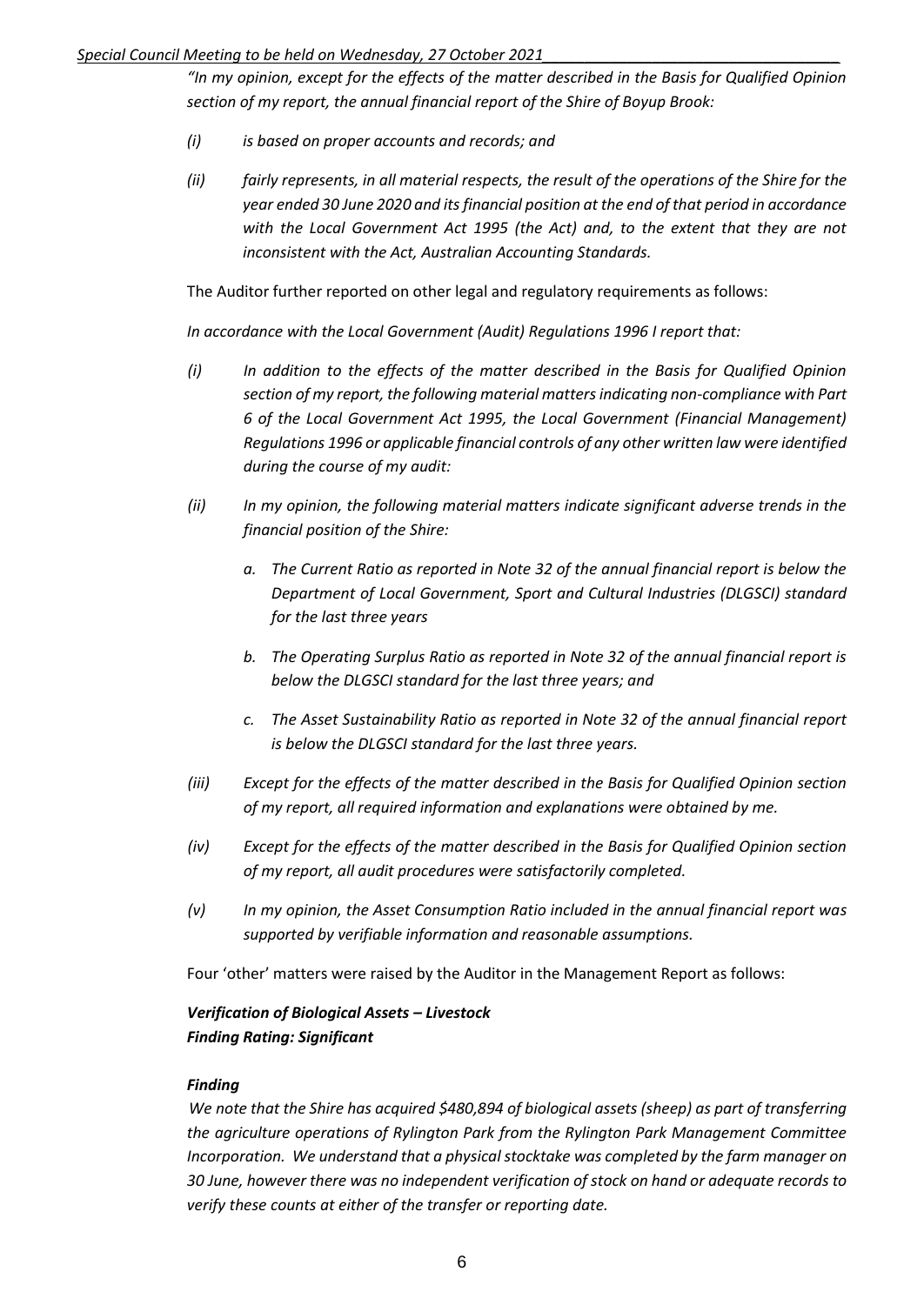## *Implication*

*Without appropriate and independent evidence to confirm the biological asset count at reporting date, there is an increased risk that the financial report is materially misstated.*

## *Recommendation*

*We recommend a stocktake be performed for all livestock on hand each year and stock count sheets be independently verified to support stock on hand at year end.*

## *Management Comment*

*The 2019/2020 financial year was the first year the Shire assumed controlling ownership over Rylington Park Agricultural Operations, which brought with it the introduction of two new accounting standards, AASB 3 and AASB141 that Shire Staff were unfamiliar with. The application of these standards require different approaches to accounting for stock as to the application of other standards. Now that Shire staff are familiar with the new standard requirements, processes are currently being put in place to ensure all compliance requirements will be met at year end.*

*Shire staff will organise for accurate and verifiable counts to be made of biological assets on Rylington Park at mutually acceptable times that meet the OAG auditing requirements without jeopardising key farm operations or putting livestock to unnecessary risk of harm.*

## *Submission of Annual Financial Report Finding Rating: Moderate*

## *Finding*

The Annual Financial Report was not submitted to the Local Government's auditors by 30 September or by the approved extension date (submitted 23 March 2021), which is contrary to Division 3 of the *Local Government Act 1995.*

## *Implication*

Non-compliance with Division 3 of the *Local Government Act 1995.*

## *Recommendation*

*We recommend, in accordance with Division 3 of the Local Government Act 1995, the draft Annual Financial Report be submitted to the Local Government's Auditors by 30 September each year.*

## *Management Comment*

*Sufficient resources and appropriate mechanisms have been put in place to ensure Council meets this requirement in future years.*

## *Bank Access Finding Rating: Moderate*

## *Implication*

Where employee band access is not removed on a timely basis upon termination, there is an increased risk of unauthorised access that could result in a financial loss to the Shire.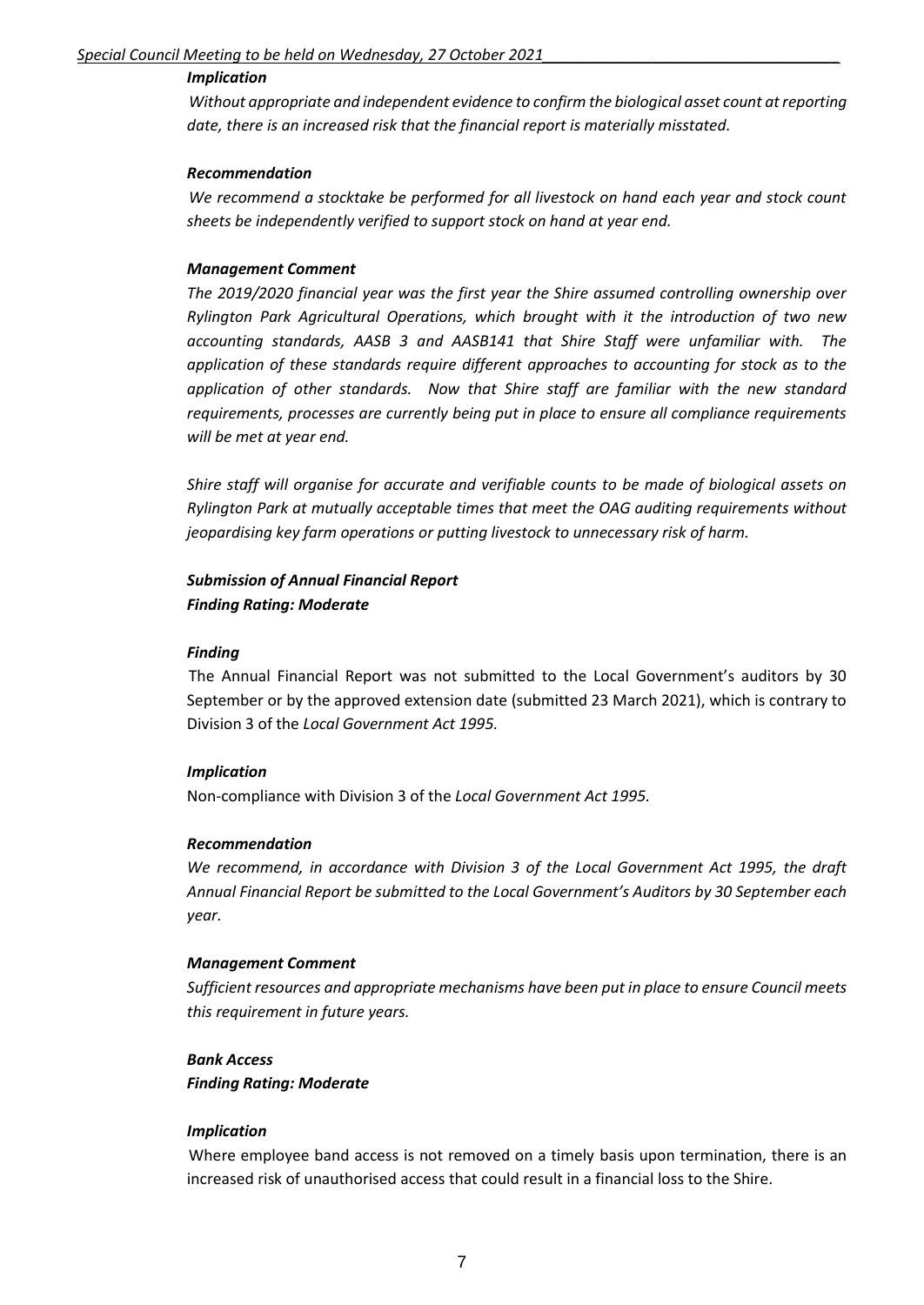## *Recommendation*

*We recommend the bank be contacted and the list of authorities by updated to ensure they are current, and reflect authorities approved by Council and / or the CEO.*

## *Management Comment*

*The Shire has reviewed and implemented a staff exit procedure to ensure that all appropriate actions are taken upon the termination and exit of senior employees from the organization, including bank access.*

*Excessive Leave Balances Finding Rating: Minor*

## *Implication*

The cost to the Shire is greater if annual leave is not paid out on a regular basis due to:

- The cumulative effect of salary increases over a period of time;
- Recreational leave enhances employee performance; and
- It is fundamental principle of good internal control that all employees take regular leave.

## *Recommendation*

We recommend employees take regular leave through ongoing management of leave scheduling and leave liabilities.

## *Management Comment*

*The Shire Executive Management Team is aware of the excessive leave balances held by certain employees. Limited staff resources have impacted on the ability of these staff to take leave over the last couple of financial year periods. The Senior Executive Team will review and continue to monitor leave balances, with a view to keeping them within acceptable levels.*

## **CONSULTATION**

AMD Office of the Auditor General

## **STATUTORY OBLIGATIONS**

Local Government (Audit) Regulations 1996

## **POLICY IMPLICATIONS**

Nil

## **BUDGET/FINANCIAL IMPLICATIONS**

Council's 'Advertising of the Annual General Meeting of Electors'.

## **STRATEGIC IMPLICATIONS**

The Shire to improve the governance and administration services. The Shire to provide strong collaborative leadership and display a commitment to progress.